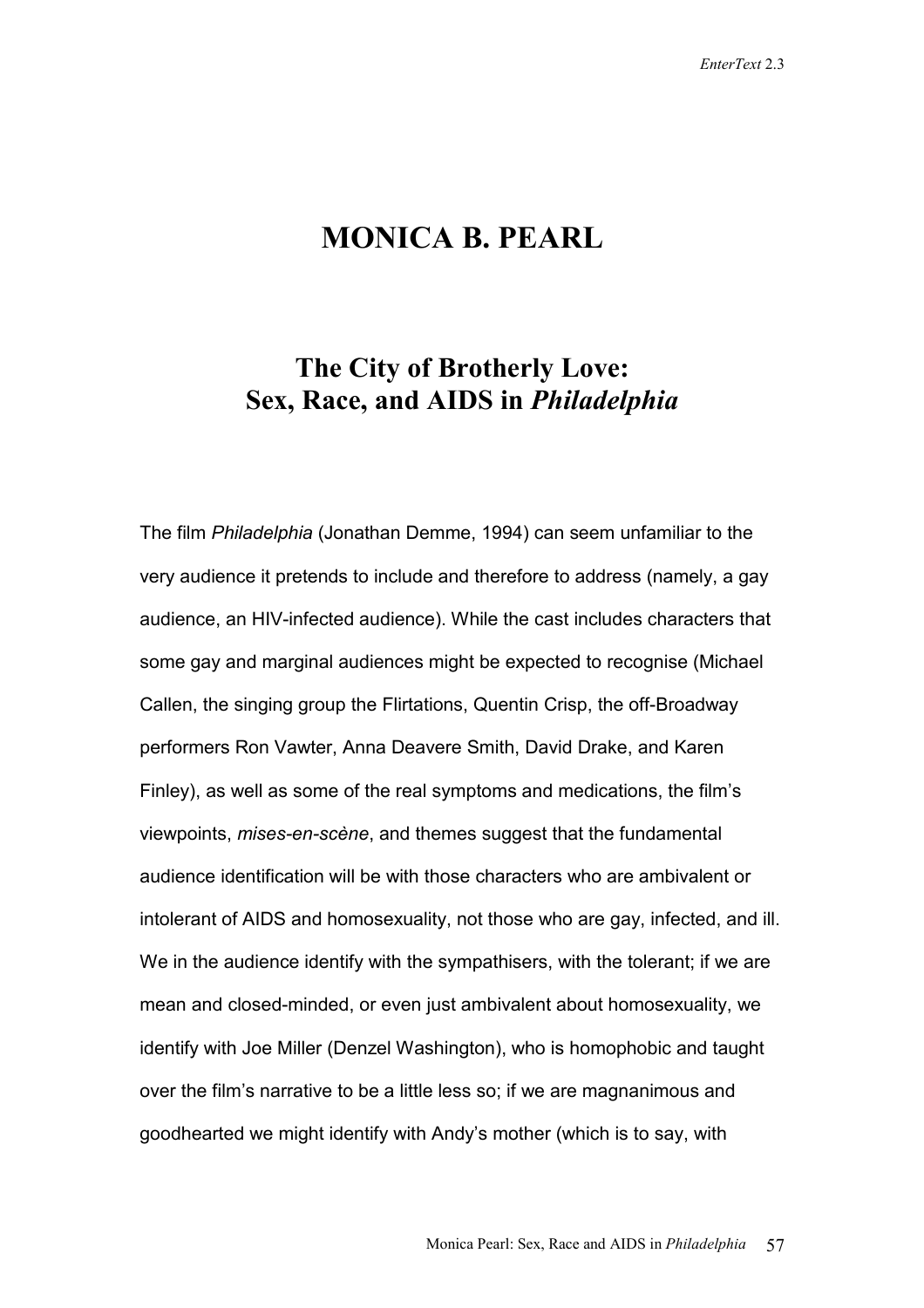Joanne Woodward), who cannot help crying when she is on the phone to, in the court house with, or at the bedside of her always dying son.

## *Philadelphia***: Accommodation**

The film *Philadelphia* accommodates anxiety about homosexuality and illness by claiming to challenge, but actually reinscribing, popular misconceptions about AIDS. Gabriele Griffin comments that "the film has to pander to the anxieties of those who regard homosexuality as deviant."<sup>1</sup> Philadelphia has been described by Amy Taubin as a "women's picture crossed with a courtroom drama,"<sup>2</sup> in which a young successful attorney is fired from his position with an important Philadelphia law firm when the partners discover he has AIDS. Indeed, *Philadelphia* attempts to resolve the tension of three genres: courtroom drama, romantic melodrama, and family melodrama. Rather than challenging popular ideas about AIDS and homosexuality, *Philadelphia* exploits these genres to re-create and reinscribe the public's attitudes and misconceptions: for example, that AIDS is exclusively a gay illness (and conversely that it is not, but that only gay people bear responsibility for their illness; others are "innocent"), that HIV is contagious (rather than infectious), that you can tell who has AIDS (and conversely that you cannot tell, but ought to be able to), and that there is no gay community. $3$  What the film does do successfully and unintentionally, I propose, is combat and confront unaccepting attitudes and prejudices about race. It does this indirectly and passively, mainly through the audience's expected identification with Joe Miller in a way that erases the need for any racial identification (or dis-identification). The film's unspoken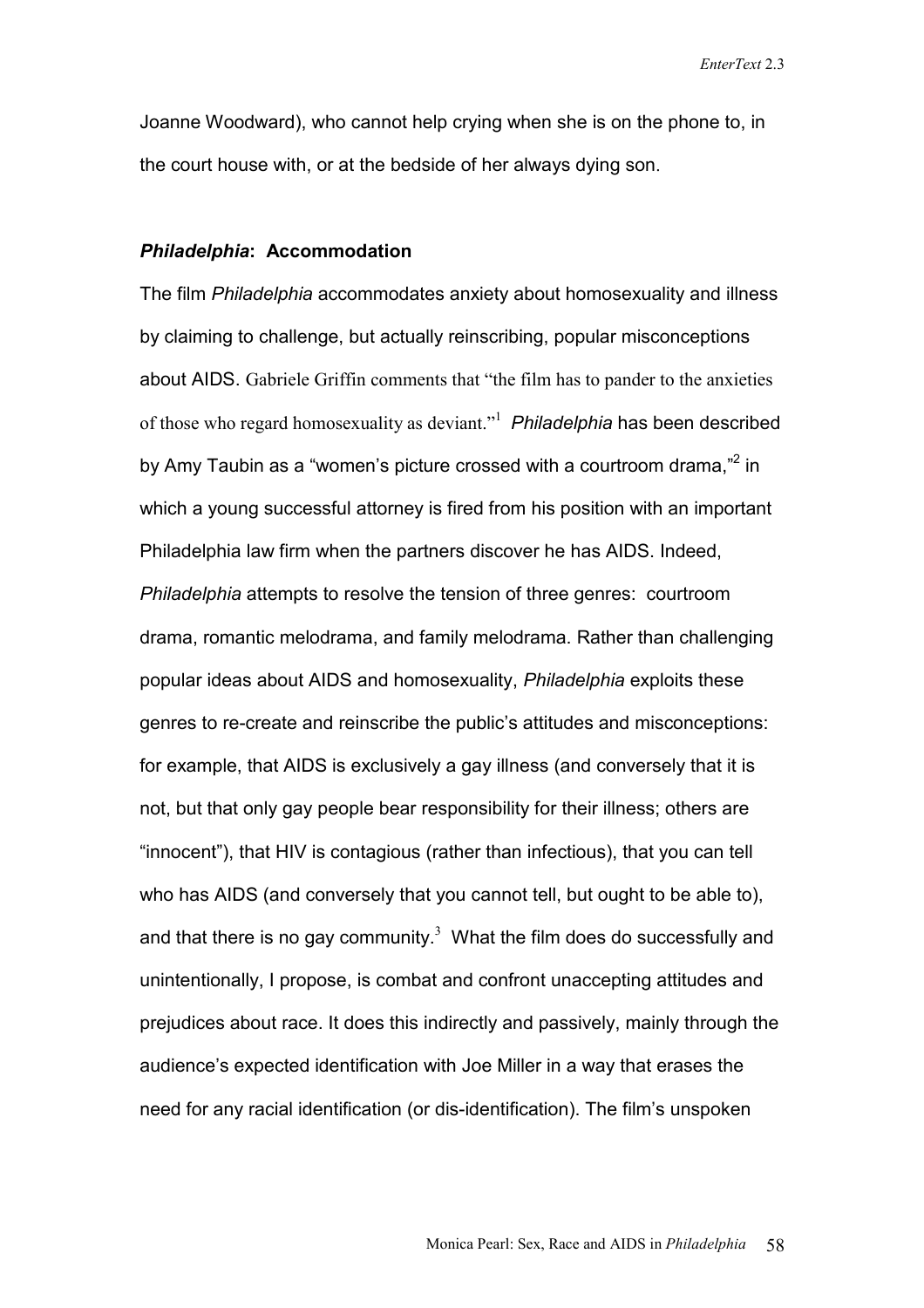assumptions about race displace attempts to rewrite conceptions of AIDS and homosexuality.

 The gestures in *Philadelphia* that could be seen to combat or confront unaccepting attitudes among the public about AIDS and homosexuality only serve to confirm these attitudes. Because the film *Philadelphia* is itself an exception ("the first major Hollywood movie to deal with Aids since the disease was first recognised in the US in 1981<sup>"4</sup>), and because the gestures and images and speeches valorising homosexuality and explaining AIDS are highlighted as anomalies and exceptions, the audience is treated to nothing more than an example of what some few exceptional homosexuals or people with AIDS might be like. Although "much of the success of *Philadelphia* depends on marrying the audience to Hanks's character as he transforms himself into the good through suffering,"<sup>5</sup> the movie actually succeeds in marrying the audience to Joe—Andy's homophobic lawyer—who moves but inches in his disrespect for homosexuals. By the end of the film he feels for Andy (Tom Hanks)—feels sorry for him—as, probably, does the audience, but as an anomaly. There is no reason provided by the film narrative to believe that Joe would behave any differently if someone made a pass at him, as the young athlete does one night in the drugstore, which disgusts him and incites him nearly to violence, or if given a hard time in a bar by his buddies, as occurs in the film when Joe's friends tease him about turning queer (a little "light in the sneakers," his associate Filco seems to be mockingly accusing him of). Joe responds, "Yeah, I am, Filco, I'm changing. I'm on the prowl, and I'm looking for a hunk, not just any hunk, but a man, a real man like you," and then pretends to refer to the sex they enjoy together. Filco is angered and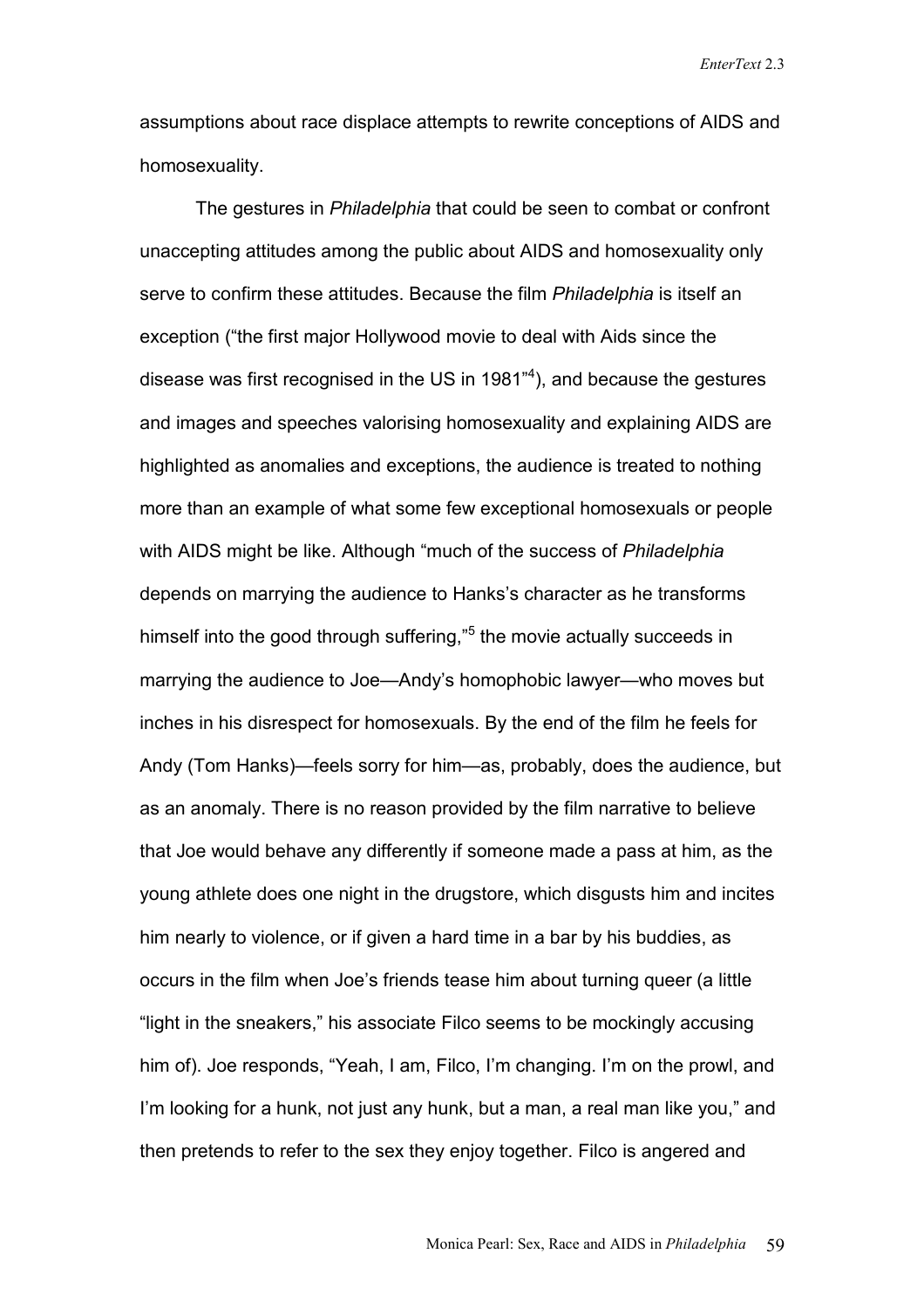embarrassed at Joe's innuendoes. Finally, earnestly, Joe says, "look, these people make me sick, but a law has been broken. You remember the law, don't you?" And so the film returns to its theme of justice, always balancing and justifying homosexuality with civil liberties. But not before the bartender can have his say: "At least we agree on one thing, Joe." "What's that?" Joe replies, looking up from his drink. "Those tutti-fruttis make me sick, too." Thus homophobia has the final word. When Joe is enlightened enough at the end of the film to adjust the dying Andy's oxygen mask, this is meant to stand for the development and maturity of this intolerant main character, and thus asks for such small measures from the viewing audience.

### **Double Message: Virulence and Harmlessness**

The film *Philadelphia* continually turns on images and phrases that restate what the film is supposed to be about. Among the first words in the film, and the word by which Joe remembers how he and Andy know each other, is "innocuous." They are arguing a case in front of a judge about the pestilence of dust manufactured by the construction work of a company that Andy's firm represents. "Messy," Andy says, holding the white substance in his hand, "but innocuous." The film, throughout, considers whether AIDS is dangerous or harmless, starting with the most questionable substance, semen, for which this white powder can be read as a cinematic surrogate. On one hand, it is possible to read, especially through the film's use of multifarious babies, and particularly through Andy's holding and feeding his brother's baby at his parents' wedding anniversary celebration, that AIDS is harmless. But the film narrative also takes pains to voice every single misconception and bigotry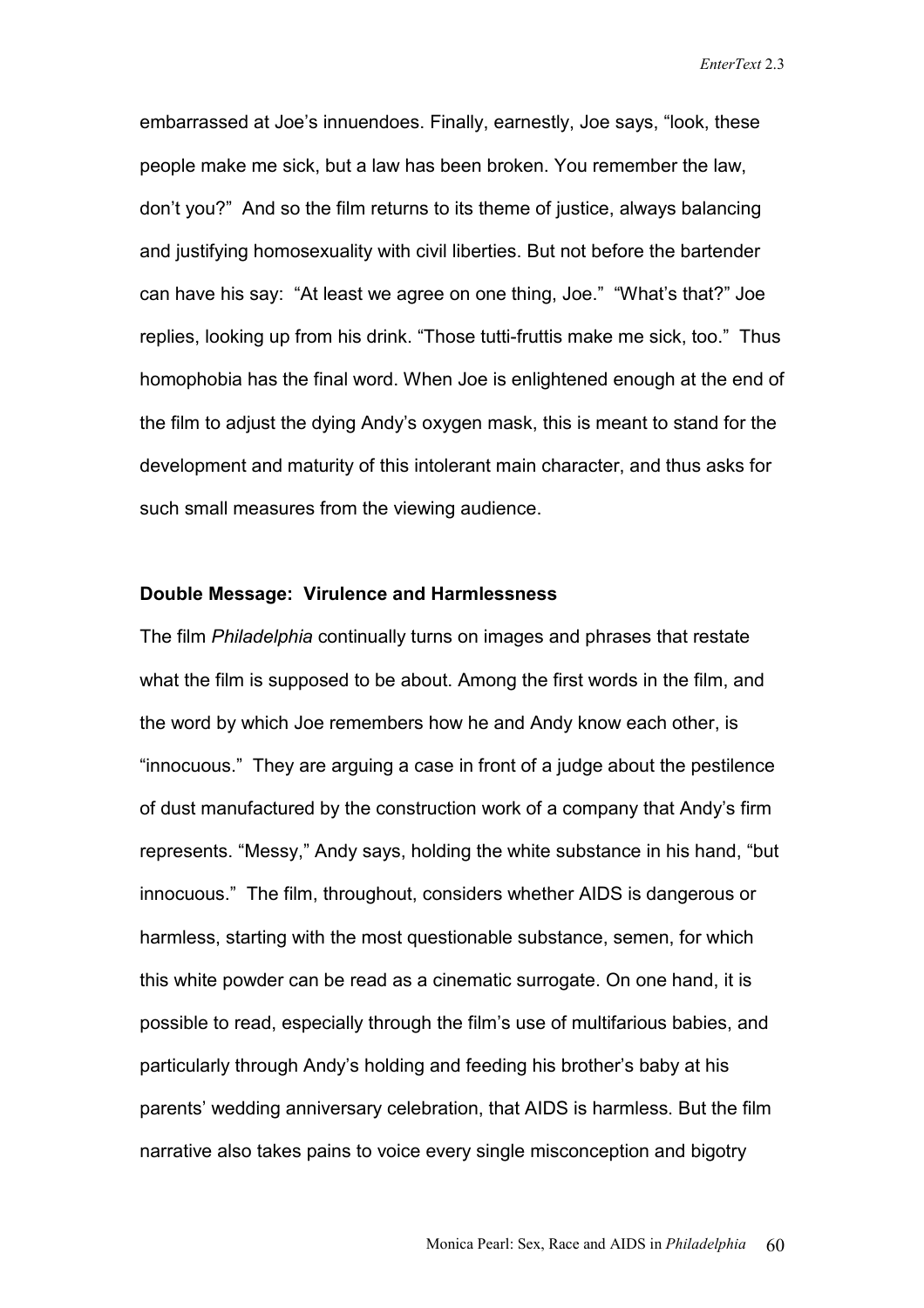about AIDS—Walter (Robert Ridgely), one of the law partners, mutters at the trial, for example, "he asked for it"—without contradicting them. This same law partner exonerates a presumably more "innocent" victim of AIDS by expressing sympathy for a former colleague with HIV "who contracted the disease through no fault of her own." Near the end of the film Joe is allowed an extended homophobic tirade in the guise of "informing" Andy about "what the general thinking [is] out there" about homosexuality. After a party that Andy and Miguel have thrown (in lieu of, but in anticipation of, Andy's memorial service), Joe and Andy are going over Andy's testimony for the trial the next day, when Andy is going to take the witness stand. Andy congratulates Joe, as they sit across a table late in the night, for attending what Andy presumes to be his first "gay party." In response Joe laughs and reiterates the "truth" of what America thinks about homosexuality:

Let me tell you something, Andrew. When you're brought up the way I am, the way most people are in this country, there's not a hell of a lot of discussion about "homosexuality," of, uh – what do you call it? – alternate lifestyles. As a kid you're taught that queers are funny, queers are weird, queers dress up like their mother, that they're afraid to fight, that they're a danger to little kids, and that all they want to do is get into your pants.

To this Andy replies, "thank you for sharing that with me." This conversation is followed by Andy's melodramatic moment, his aria of life and death and hope and struggle, which is itself then followed by Joe's far more normative (and, to a mainstream cinema-going audience, far more recognisable) family setting. The crazed life and dying of Andy (bathed in red light, clutching his IV drip, and channelling Maria Callas) is juxtaposed with the ordinary heterosexual life of Joe. Joe holds his baby. He clutches his wife. The strategy to put all perspectives on screen emphasizes a liberal acceptance of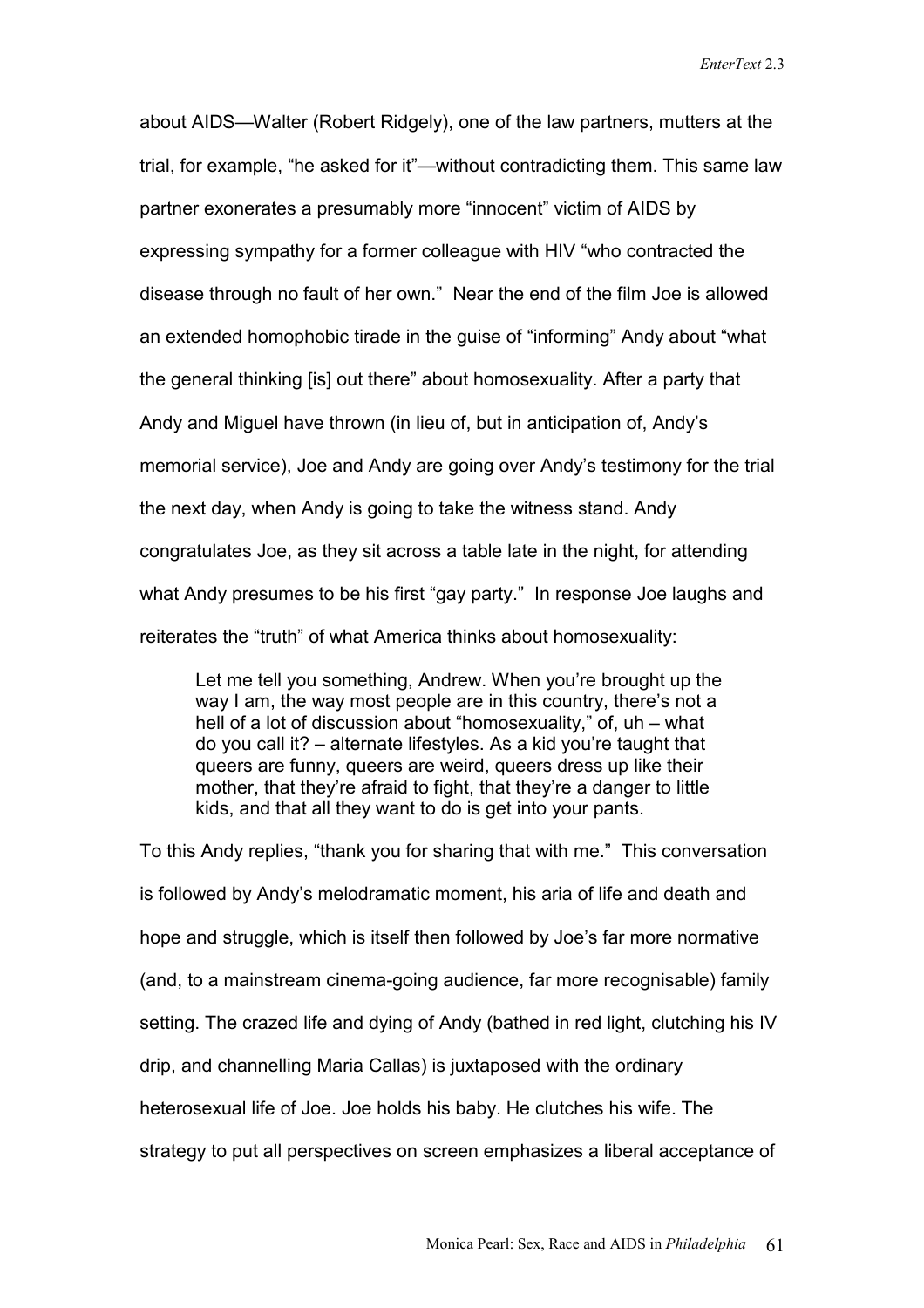all points of view without attempting to resolve the contradictions between prejudice and compassion, between queer and common.

 While the recognition between Andy and Joe revolves around the word "innocuous," Joe is at the same time visibly anxious and upset as soon as he learns that Andy has AIDS, and focuses, as the camera directs us, on Andy's head, his baseball cap, his hand, as though each thing he touches is now going to be infected. That same afternoon Joe sees his medical doctor to reassure himself about his own immunity to AIDS and cinematically creates in the doctor an educator for the audience who reassures Joe that AIDS is not casually transmitted. Joe's doctor, as the teacher for the audience, explains, "the HIV virus can only be transmitted through the exchange of bodily fluids, namely, blood, semen, and vaginal secretions." But, Joe insists, what if they find out later that it is casually transmitted? Joe then flees the office, both insulted and warily amused when his doctor wants to give him a blood test. If he is worried that AIDS can be spread casually, then why is he so alarmed at the prospect of a blood test? Joe embodies the contradiction common to anxiety about AIDS: that it can be spread casually (which means a blood test would be practical) or only gay men and drug users can get it (which would render a blood test for Joe insulting). Thus it is the paradoxical paranoia about AIDS—that you *can* get it casually and that you *cannot* unless you are a homosexual or a drug user—that the movie reinforces and does not dispel. For every reassurance or piece of education in the film there is another accompanying image of danger or virulence to negate it. Printed on Joe's office window, backwards to the audience, is a sign reading "toxic torts," exaggerating once again the movie's concern with infection and toxicity.

Monica Pearl: Sex, Race and AIDS in *Philadelphia* 62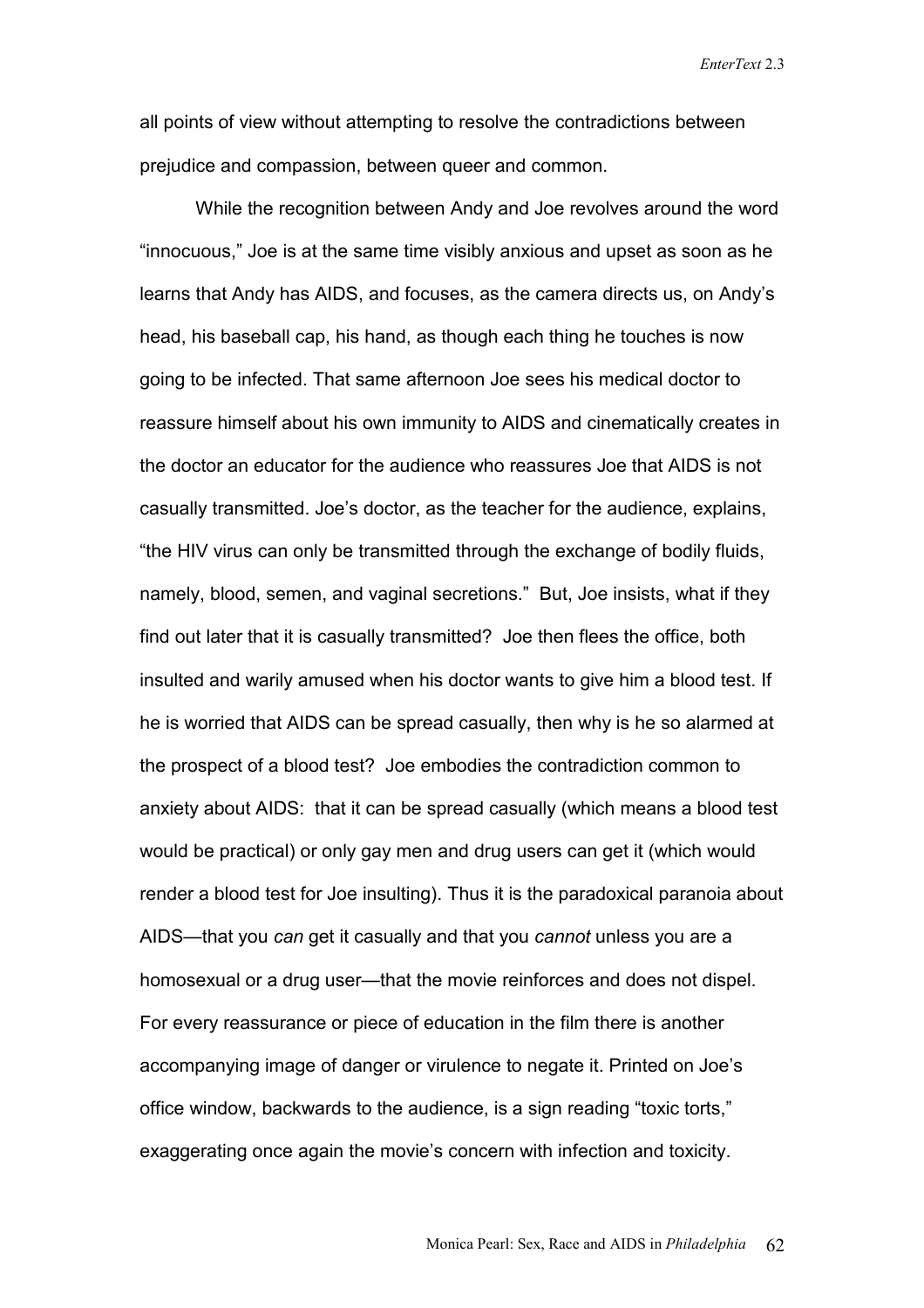Sitting in front of this sign Joe refers to Andy's "dreaded deadly infectious disease." This is a long way from "innocuous," and much nearer to the general fear of deliberate and stigmatised infection.

#### **AIDS and the American Dream**

The film *Philadelphia* very strongly places its setting in the city of Philadelphia, the land of American freedom, of equal opportunity, and of liberty. Julius Erving, the former basketball player for the Philadelphia 76ers (known familiarly as "Dr. J") and Edward Rendell, the mayor of Philadelphia, each make an appearance. During the trial Joe extemporises to a television reporter, "We're standing here in the city of Brotherly Love, the birthplace of freedom, where the founding fathers authored the Declaration of Independence." Indeed, Andy in his work and lifestyle is the image of the American dream, which, the film's didactic narrative and *mise-en-scène* stress, can include being gay and can include AIDS. The film opens with a survey of the people of Philadelphia—black, white, walking, bicycling, at work, down and out. "You want this one?" the fish sellers ask, holding their wares up to the camera, implying choice and freedom. The world is mixed but open, black and white, full of possibilities, and even beautiful. AIDS is placed against a backdrop of life going on, life as we know it, life that anyone can relate to. This montage of ordinariness makes the everyday simultaneously consequential and insignificant. It also suggests that AIDS is an American problem. At the end of the opening credits the camera settles on the liberty bell and its visitors, a group of children of all races holding hands as they circle the bell. The bell is, famously, cracked. This will be a film, the opening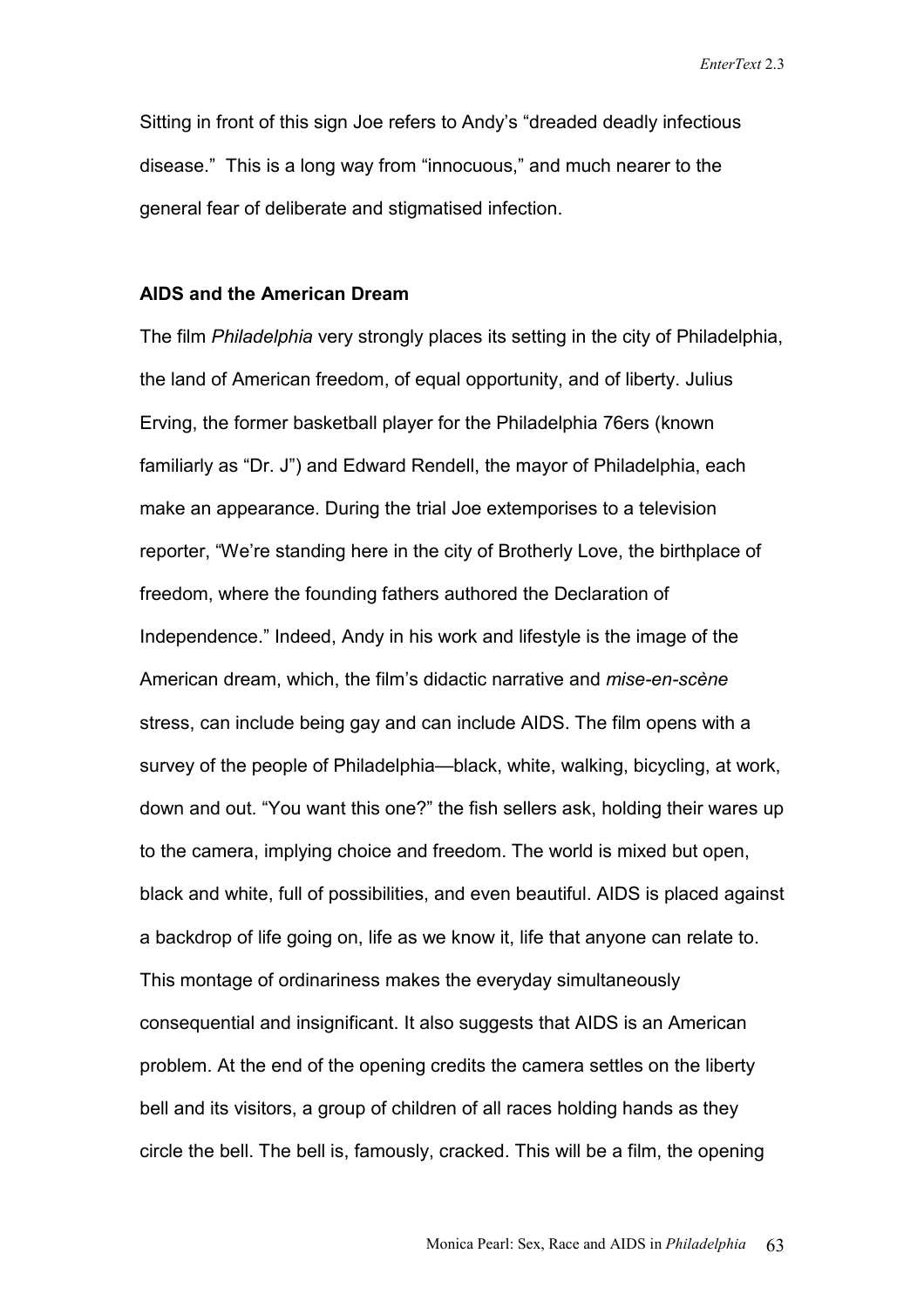credit sequence announces with this last image, about justice and injustice in America.

 The opening credits also remind us that there is something very emotional about everyday life, especially as a prelude to a film about dying. With Bruce Springstein's lyrics intoning suffering and inviting sympathy, the long introduction tries to establish a false equality, a false sense that this could happen to anyone. Death is not tragic here because Andy is a hero, the opening sequence suggests, but because he is the image of the American dream—something that even the poor and disenfranchised can apprehend and he is dying of injustice. Not the injustice of the courtroom but the injustice of a system that is not equipped to respond to AIDS because it keenly discriminates against gays. The system also (and equally, the opening suggests) discriminates against black people, Latinos, drug users; however, the film does not bring these elements in. In this film not everyone is equal: everyone *else*, perhaps, but not "homosexuals." Unusually, though, in this film being African-American is what is normal.

 Soon after the opening credits, as Andy and Joe are leaving the judge's chambers in which they argue over the word "innocuous," the camera lingers on the elevator doors as they close in front of them. Scratched on the elevator door is a piece of graffiti that announces, "No Justice, No Peace." This was the slogan taken up in response to the Rodney King verdict in 1992 in which an all white jury in California acquitted two white policemen of vigorously beating a black motorist (Rodney King) apprehended for a minor offence. The reason the public response to this acquittal, especially among African-Americans, was so vocal was that the beating was captured on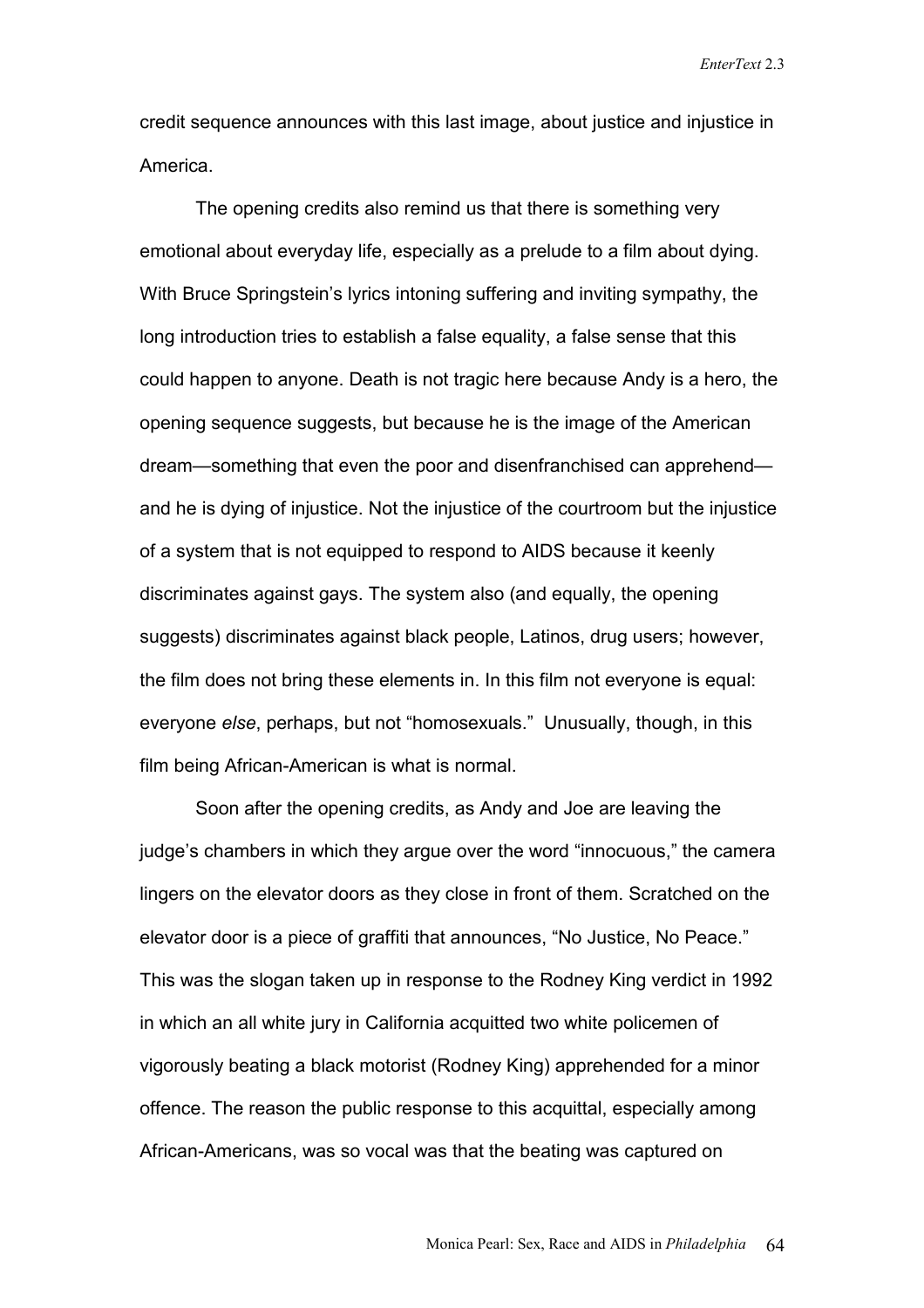videotape and broadcast repeatedly on television. The whole nation witnessed the beating and then was collectively apprised of the acquittal. "No justice, no peace" is a warning. If there is no justice for black people, the slogan threatens, there will be no peace. *Philadelphia* is a film about justice, about the pursuit of justice. Peace can refer to public civility but also to peace of mind, to tranquillity of spirit, to dying peacefully. Andy cannot die peacefully unless he gets justice. In the film he says, "I'm ready" (to die) just within hours of the verdict that justifies his suit against the law firm that fired him. But the film is also, as the scratched graffiti implies, about the justices gained and still unsatisfied for African Americans. Joe is meant to stand for your "average American Joe." As Amy Taubin writes, "*Philadelphia* is a breakthrough film not only because it deals with Aids and homophobia, but because it is the first major non-action Hollywood movie in which a black man personifies mainstream America."<sup>6</sup> The film attempts to appeal to the liberal conscience of middle America through a narrative whose primary point of view requires identification with a black figure. In fact, "Joe's homophobia is a sign of his normality."<sup>7</sup> The scene in the kitchen, in which Joe rants about his hatred of homosexuals, establishes Joe as "normal." The audience is expected to relate to, and be relieved by, his confusion and alienation and unexamined contempt.

 Anthea Burton, the company's rising paralegal (Anna Deavere Smith), is the nexus of the film narrative's two discriminations in that she is both a black woman and, as an associate of Andy's, is testifying on his behalf. The camera's low-angle medium-shot view of her creates a positive representation and gives her authority. When she explains that she has suffered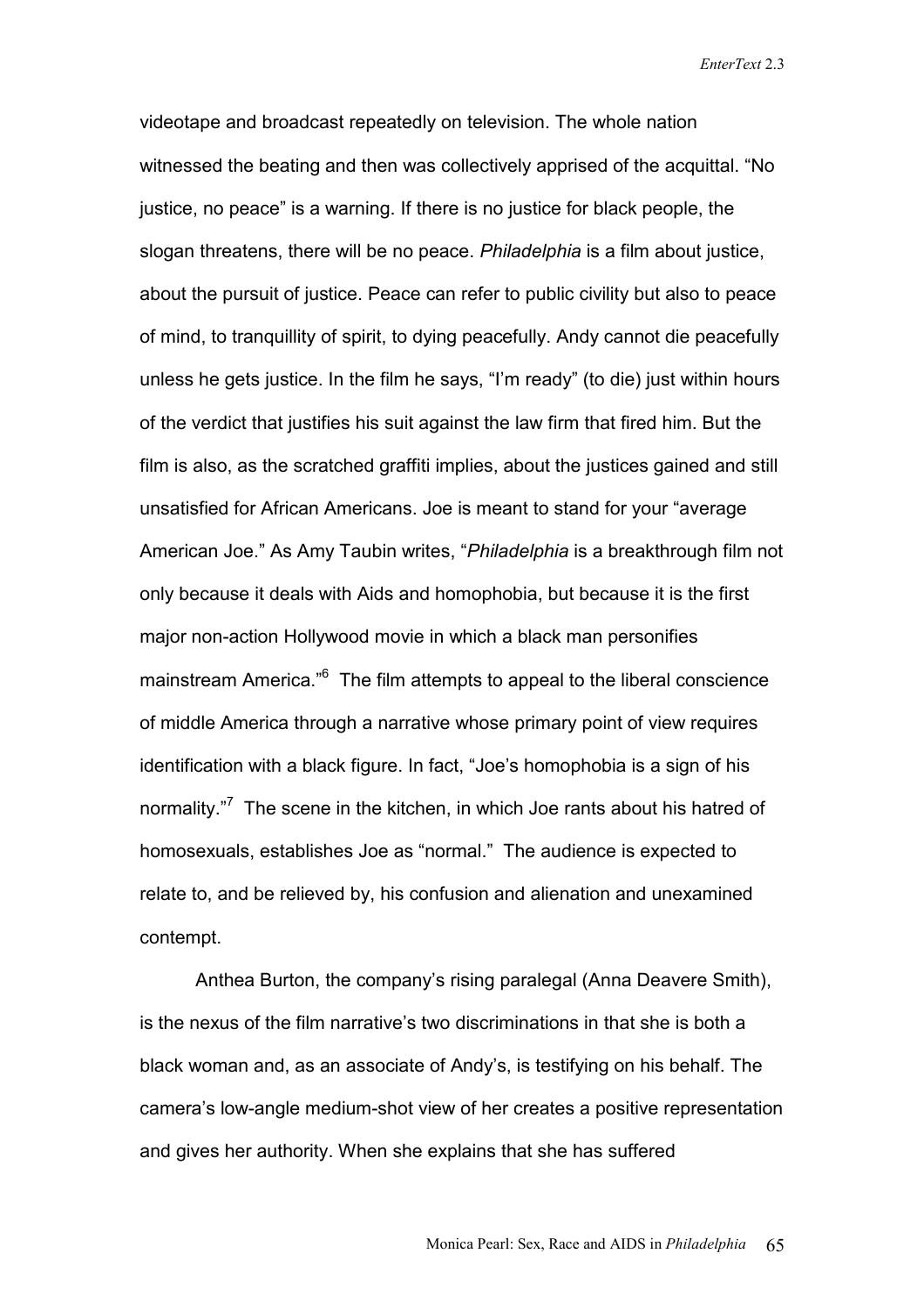discrimination at the law firm from which Andy was fired her words are imparted as both truthful and funny. When she explains that Charles Wheeler (Andy's boss and father-figure, played by Jason Robards) wanted her to wear earrings that were less ethnic and more American, she responds that her earrings are American—they are "African-American." This is so humorous that all parties, defence and prosecution, can laugh at it. It is not considered offensive—nor is it considered more than a mild indictment of Charles Wheeler—but it does underline the confusion about identity that the rest of the film displays and does not resolve. Anthea does not get treated as insolent, but by the camera as a divine being. The white HIV-infected woman who testifies before her—Mrs Benedict—was viewed with a slightly higher-angle shot, investing her with less authority than Anthea but creating some affinity with Andy and also granting her greater moral rectitude (she was infected by a blood transfusion). What Anthea has to say, the cinematography tells us, is the truth: "I think counsel tends to oversimplify the situation somewhat." When Andy seeks his family's consent to pursue the lawsuit against his firm, his mother has the family's final word when she announces that "I didn't raise my kids to sit in the back of the bus... you get in there and you fight for your rights," alluding to the famous moment in black civil rights history when in 1955 Rosa Parks refused to relinquish her bus seat to a white passenger, challenging a law that allocated seats to African Americans only in the rear section of a public bus. This nexus of intolerance—against blacks and against gays—is produced more suggestively when Joe recognises "the essence of discrimination," to which both he and Andy are subject, in the law library. That is when light dawns for Joe. They bond over reading legislation on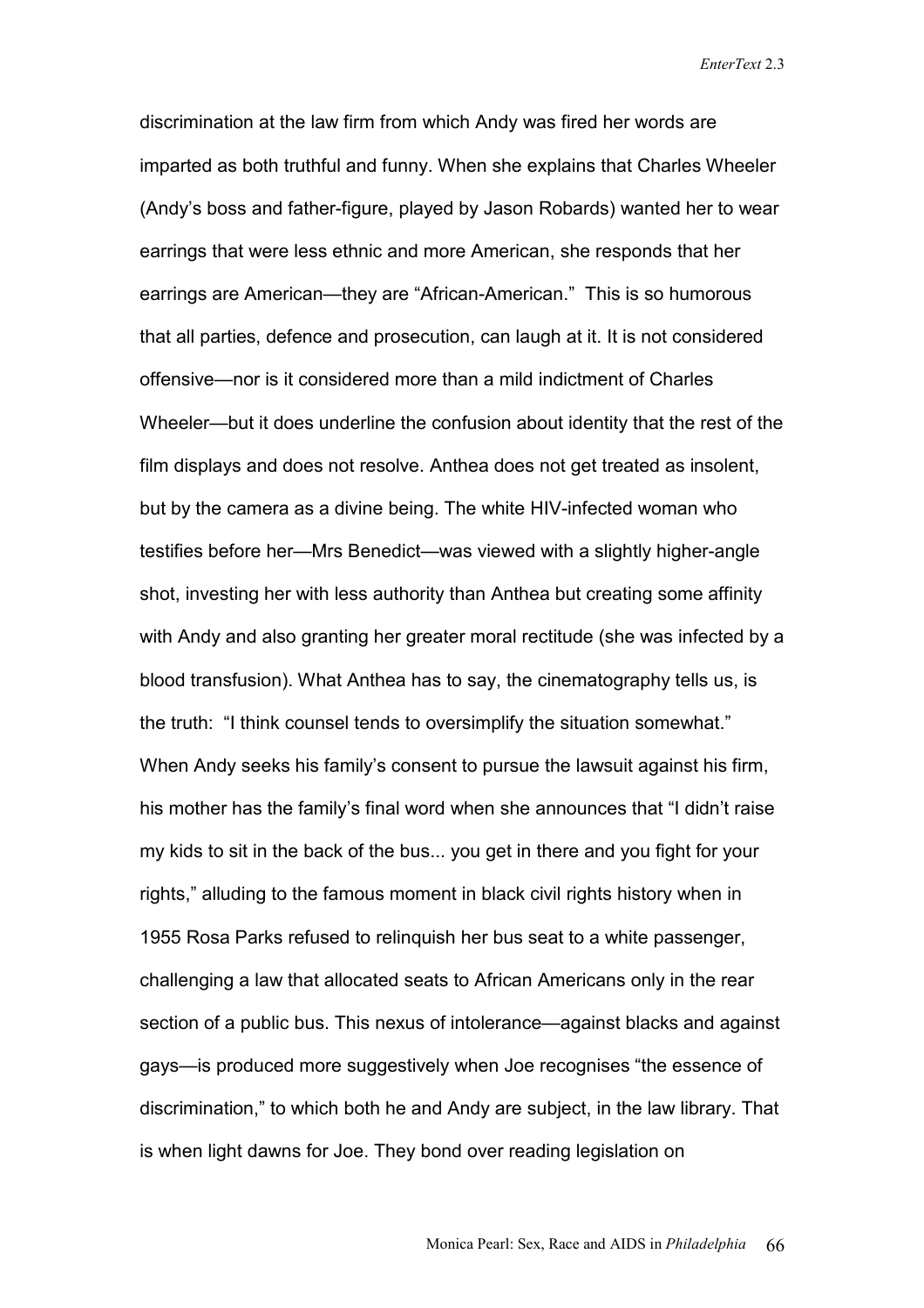discrimination, each reading a part, like a love scene, as the music swells. The camera, in a style mimicking a shot-reverse-shot, conventionally associated with cinematic romance, by filming each of their faces in close up as they read, moves back and forth between them, and the scene ends with Joe incanting that the essence of discrimination is in "formulating opinions about others not based on their individual merits but rather on their membership in a group with assumed characteristics."

 When the film aligns the two discriminations, homophobia, or AIDSphobia (which the film merges) and racism, it does it in a way that assumes the absence of racism but never assumes the terribleness of homophobia. The film's iconography invites the audience to make small steps, as Joe makes in the film, in battling their hatred of gays, but in the film there is no interrogation of racism; the assumption is that it should not—and does no longer—exist. The assumption is that the viewer should have no trouble, whoever the viewer is, identifying with a middle-class professional black man. This is revolutionary indeed, but not in the cause the film's story is mired in apparently revolutionising.

#### **Masculinity, Male Sexual Identity, and AIDS**

The film focuses on the ways men relate to each other around issues of sexuality and identity, and exposes a cinematic ambivalence regarding representations of men and of male sexuality, particularly in the context of AIDS. There are no women in the film who think the disease is disgusting or harmful, no women, that is, who harbour misconceptions about AIDS. Even the defence attorney (Mary Steenburgen), defending the firm that fired Andy,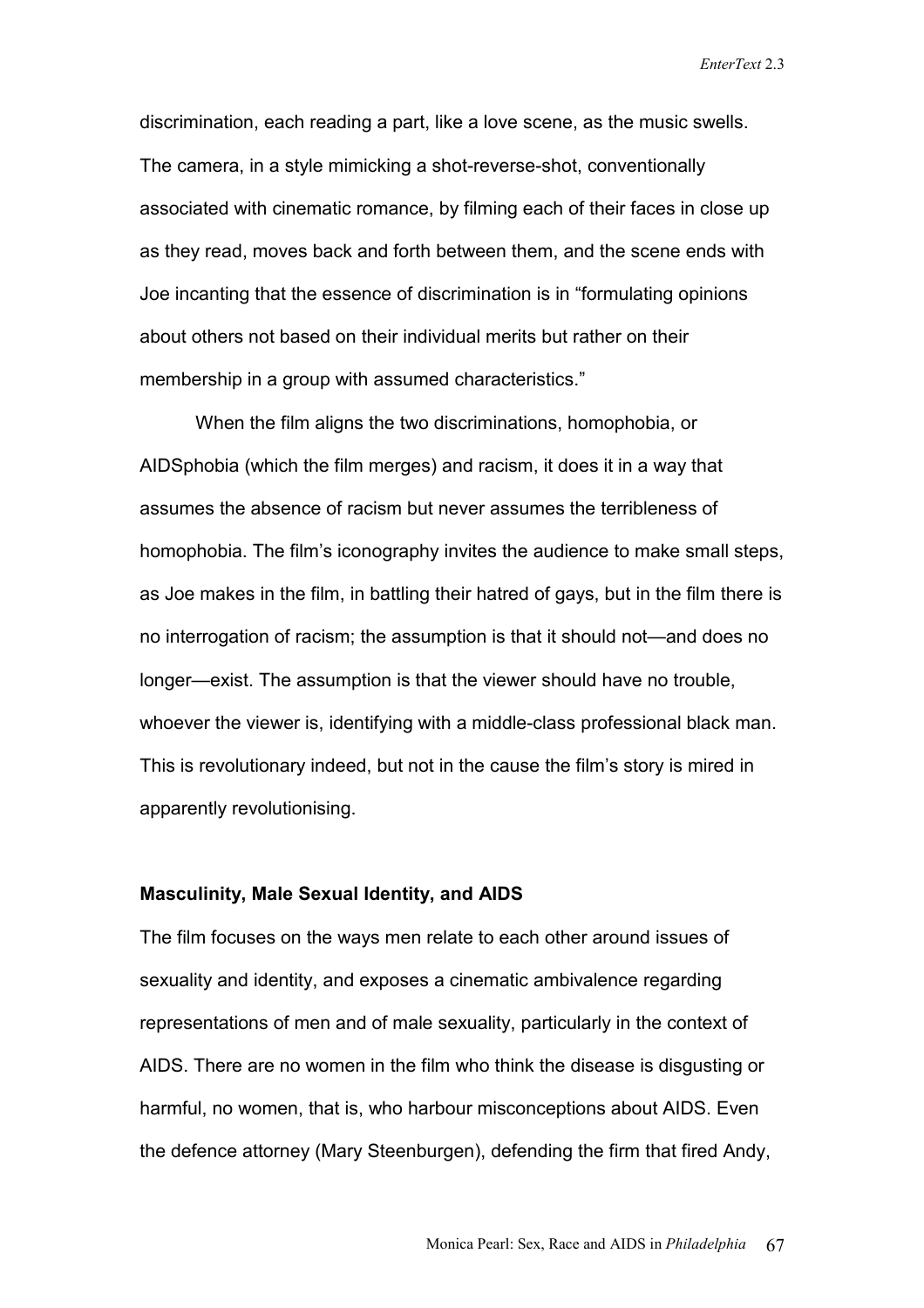mutters under her breath toward the end of the trial, "I hate doing this case." The film can have it both ways here: it shows equal opportunity in who is bad—and who are the topflight lawyers—but still women are sympathetic and veritably, underneath it all, good. Only men end up being homophobes or villains in this movie.

 Indeed, Joe's homophobia is a sign of his masculinity. In Joe's kitchen rant against homosexuality, the audience is expected to relate to his confusion and alienation and unexamined contempt. Hilton Als writes of this sequence, "one of the more unintentionally painful scenes in the film is when Denzel Washington, as Hanks's reluctant lawyer, explains why he's a flaming homophobe. His wife—regardless of her well-intentioned speech about how aunt so-and-so and cousin doodah are gay—embraces him nonetheless for his valor."<sup>8</sup> In defending his hatred of gays Joe says, to his wife, in the privacy of their kitchen, while wielding a turkey leg, enacting the role of primal man, while knocking the fowl's appendage against the baby bottle he is holding in his other hand, bashing, in effect, what is feminine and domestic, "You can call me old-fashioned, you can call me conservative, just call me a man," implying that to be a man is naturally conjunctive with disgust for homosexuality. "Besides," he adds, "I think you have to be a man to understand how really disgusting that whole idea is anyway."

 In a film that disallows any evidence of gay sexuality, Andy's interaction with the film's myriad metonymically phallic cigars is telling. He fondles his cigar when the law partners smoke theirs. He finally gets to light his cigar only when he is alone and after he has finished writing up an important complaint for the firm and leaving it late at night on the desk in his office. He cannot light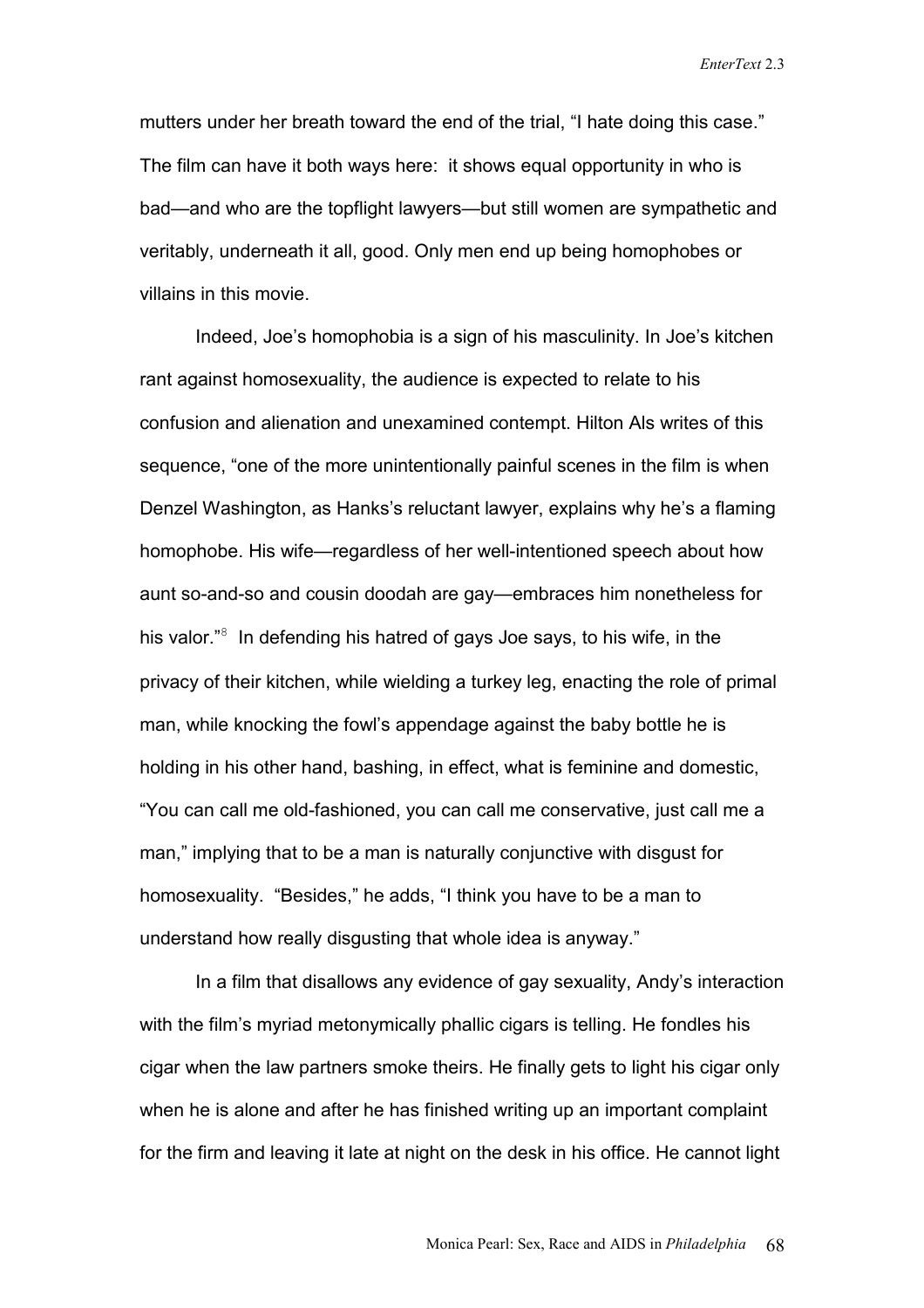his cigar in front of others. He also is never seen smoking a cigar with his lover, which would make the imagery too suggestive, as suggestive as a kiss: "*Philadelphia* stops short of confronting straight viewers (to whom it is primarily addressed) with the kind of images that might trigger their homophobia."<sup>9</sup> The next scene in which we see Andy fondling a cigar is when he fondles Joe's. Andy has come to Joe's office to seek legal counsel; Joe looks on horrified and afraid when he learns Andy has AIDS and watches closely—as the camera shows us—Andy's hand as he picks up a cigar from Joe's desk. Joe watches in horror as Andy handles his cigar. The next scene has Joe rushing to his doctor to see if AIDS can be contracted from "casual" contact.

 Confusions of sexual and gender identities in *Philadelphia* result in effeminising gay characters, particularly Andy, by adhering to cinematic genre conventions that render Andy's role a traditionally female one, thereby asserting Andy as effeminate and further reinscribing public misconceptions about homosexuality. The film also (implicitly) makes a distinction between masculine men and feminine men (Joe wields a turkey leg and grunts; Andy wears makeup to cover his lesions), thus effeminising the gay men in this film. For a film that might be seen to be representing a gay man with AIDS authentically and unstereotypically, it does a lot to undermine its efforts. Besides that Andy holds a baby at his parents' anniversary party, as generally in the film only women do, and the fact that due to the evidence of his Kaposi's sarcoma lesions he has to learn to put on makeup, the film effeminises Andy by adhering to genre mechanisms that make Andy's role feminine. Andy is effeminised, for one thing, simply by dying so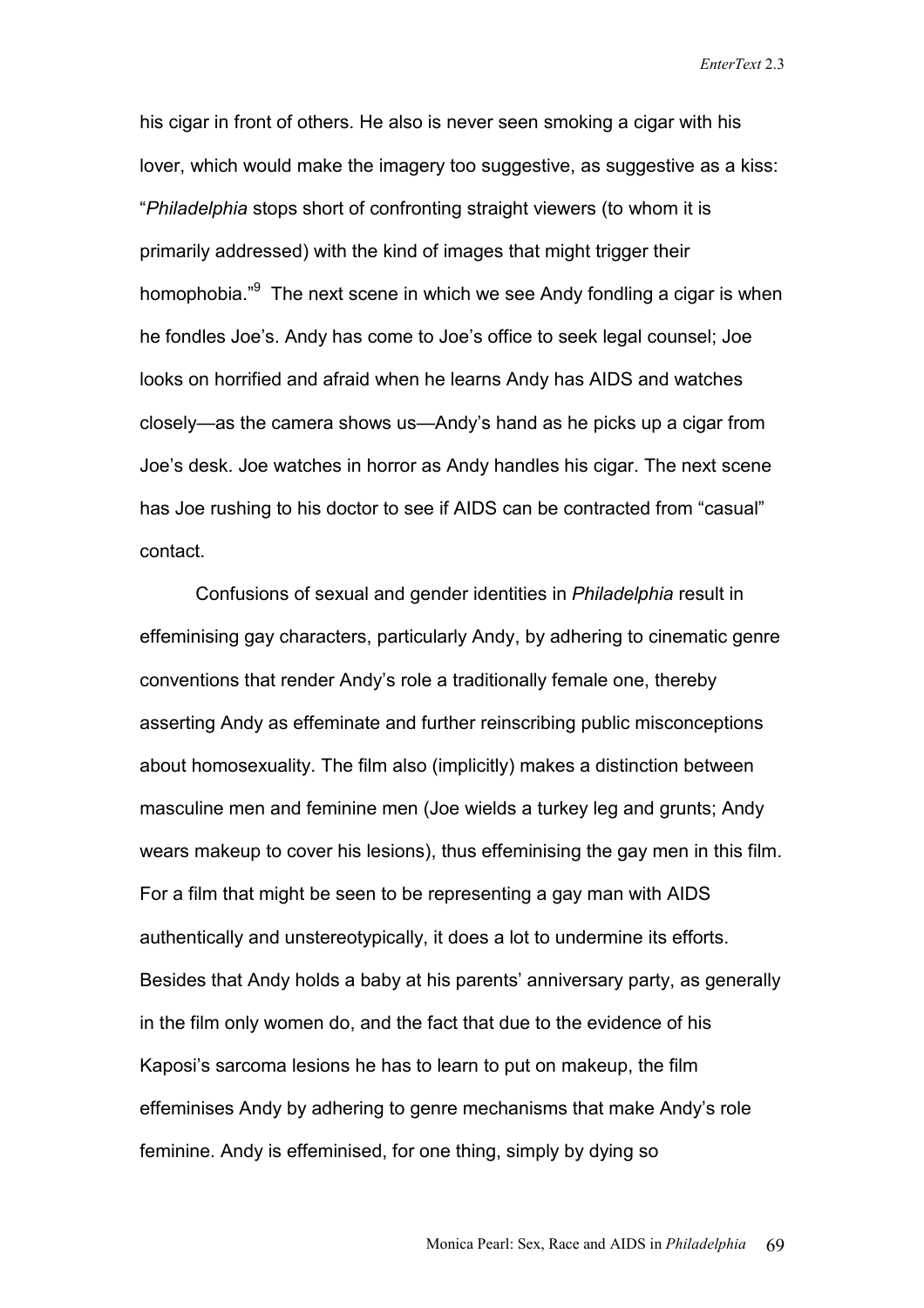melodramatically. The film also makes Andy's role feminine because "cinematically, disease has usually been a female complaint.... A different scenario attends the male body, which is more likely to be wounded than it is diseased."10 And in the scene that most closely suggests a sexual encounter between Andy and his lover Miguel (Antonio Banderas), Andy gets penetrated by Miguel. The only sexual intimacy between Andy and Miguel can be read symbolically in the "penetration" scene: Miguel pushes a needle into a catheter in Andy's arm. When he pushes the needle through, Miguel lets out a sigh, a groan, "ahh..." But the needle is blocked, it needs to be flushed out; there can be no consummation. Miguel scalds his hand on something burning on the stove in a symbolic gesture of frustrated desire.

 Finally, after Charles Wheeler and his partners in law are served with a summons the camera watches their backsides: they are made into vulnerable (homo)sexual prey after being slapped with a discrimination suit that will require them to prove their manliness. By looking at the men as sexual objects, this scene betrays an anxiety, particularly aroused by an AIDS narrative, that all men can be (made) gay. Charles refers to the "pathetic gay bars" that Andy might have frequented and knows that they are on Chestnut Street, while Bob Seidman (Ron Vawter), one of the partners, ever so discreetly cruises a man who is passing by "into" the camera, thereby "cruising" the viewer, making the viewer a (homo)sexual object for a moment as well. The focus on their backsides as they walk through a nether canal of the stadium is a reminder of "what we're talking about here," as Joe eloquently manages to remind us in the court scene (everyone "is thinking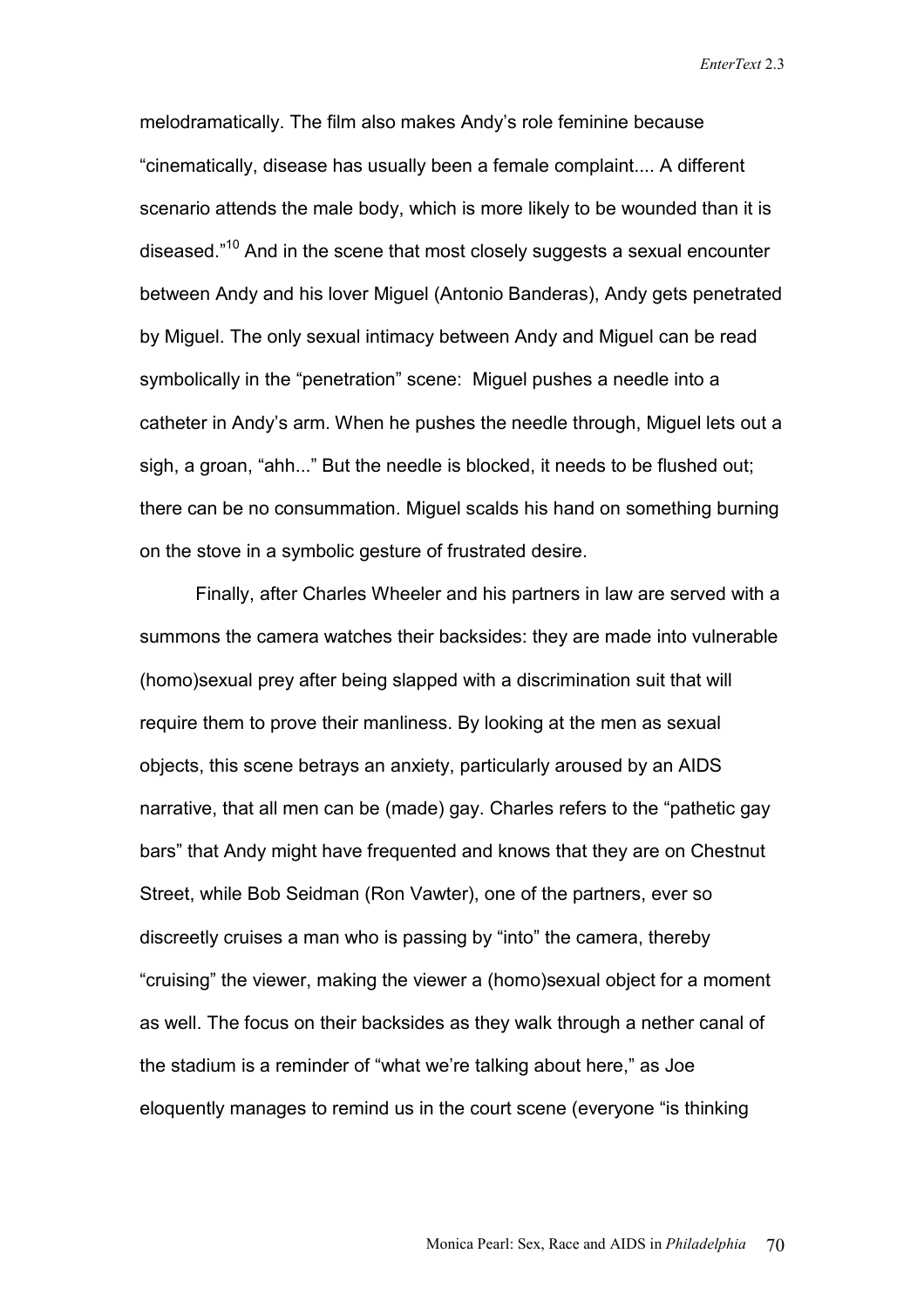about sexual orientation, who does what to whom and how they do it") lest we forget that AIDS is everywhere and always about homosexuality.

## **Immediate Families**

*Philadelphia* is a film of wedding rings and babies, as though the weight of homosexuality is so strong that it needs dramatic overcompensation to give the film a sense of balance. The film loses no opportunity to include a wedding band in a scene, as long as the wearer is heterosexual. We see Charles Wheeler's wedding ring at his first appearance and then it fills the whole frame when he places his hand on the bible to testify; we see Joe's as he picks up his baby after the terrifying opera scene (in which Andy takes on a satanic red glow and practically lip synchs—though he is actually translating— Maria Callas singing the death scene from Umberto Giordano's opera *Chenier*), we see his wife's ring when he crawls into bed with her; we see Andy's mother's wedding ring in her first appearance when she picks up the phone; we see Joe's during the trial. The film abounds with them. Strangely, Andy himself wears a ring starting a few scenes into the film, but after that most scenes that have a shot of his hands obscure that finger (particularly when he is holding the baby). There is one moment in the film where the camera renders visible Andy's ring on his left hand when he is also in an intimate connection with Miguel; this is when Andy is dying and looking up at his lover Miguel from his hospital bed. He can be "married" to Miguel now that he is dying. The scenes in which Andy's left hand is actually bare of a ring are the establishing scenes: in his office, when he is at the doctor's giving blood, when he is in the emergency room with his lover. Andy's "marital status"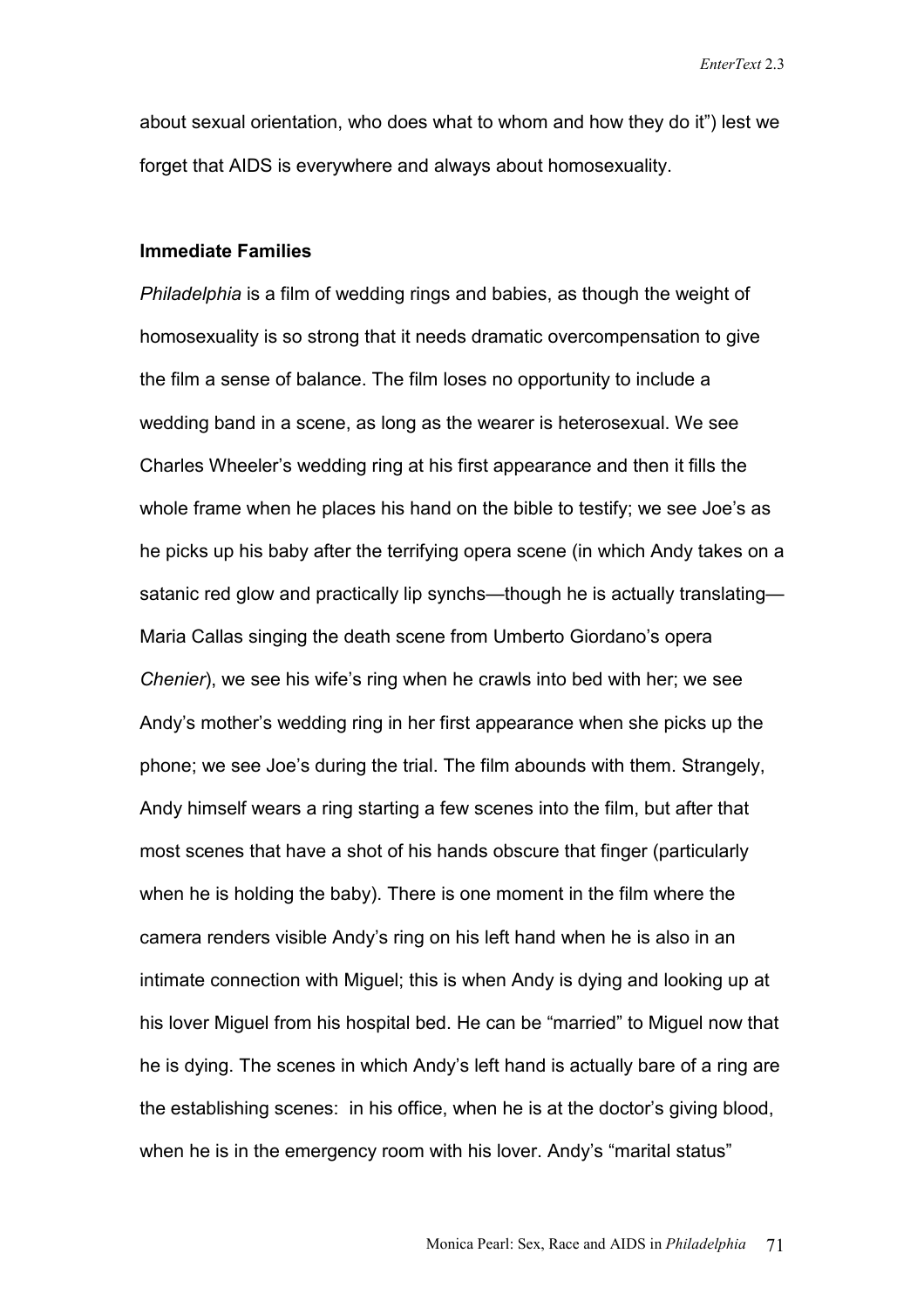seems to fluctuate according to how threatening his sexuality might be to the viewing audience.

 The film also employs all of its women of childbearing years to either bear children, to be pregnant, or to hold their newborns. Even the woman with AIDS who testifies at Andy's trial contracted HIV from a blood transfusion during childbirth. Joe and his wife are shown happy in bed in the hospital with their newborn baby. Andy's sister gives birth between Andy's death and his memorial service. Andy gets to borrow his brother's baby at the celebration of his parents' wedding anniversary. Douglas Crimp comments, "I didn't actually count them, but it seemed to me that there were more babies than queers in *Philadelphia*."11

 There are no other gay couples in this film. The *mise-en-scène* of the party manages to show only one figure of a couple dancing or to show a complete couple from above so it is not clear what the gender configuration of the couple might be. The camera manages to avoid showing any other couples just as the camera manages to avoid showing Andy's ring when it can be overtly connected to his being in a gay relationship, especially in this party scene when he is wearing gloves. No gay stereotypes are broken in this film. They are only reinforced by the portrayal of the relationship between Andy and Miguel as an *exception*. There are no other couples to act as a context, so their relationship just ends up looking unusual—like a singular gay relationship. *Philadelphia* shows no gay person with a job and a home and a life aside from Andy.

## **Conclusion**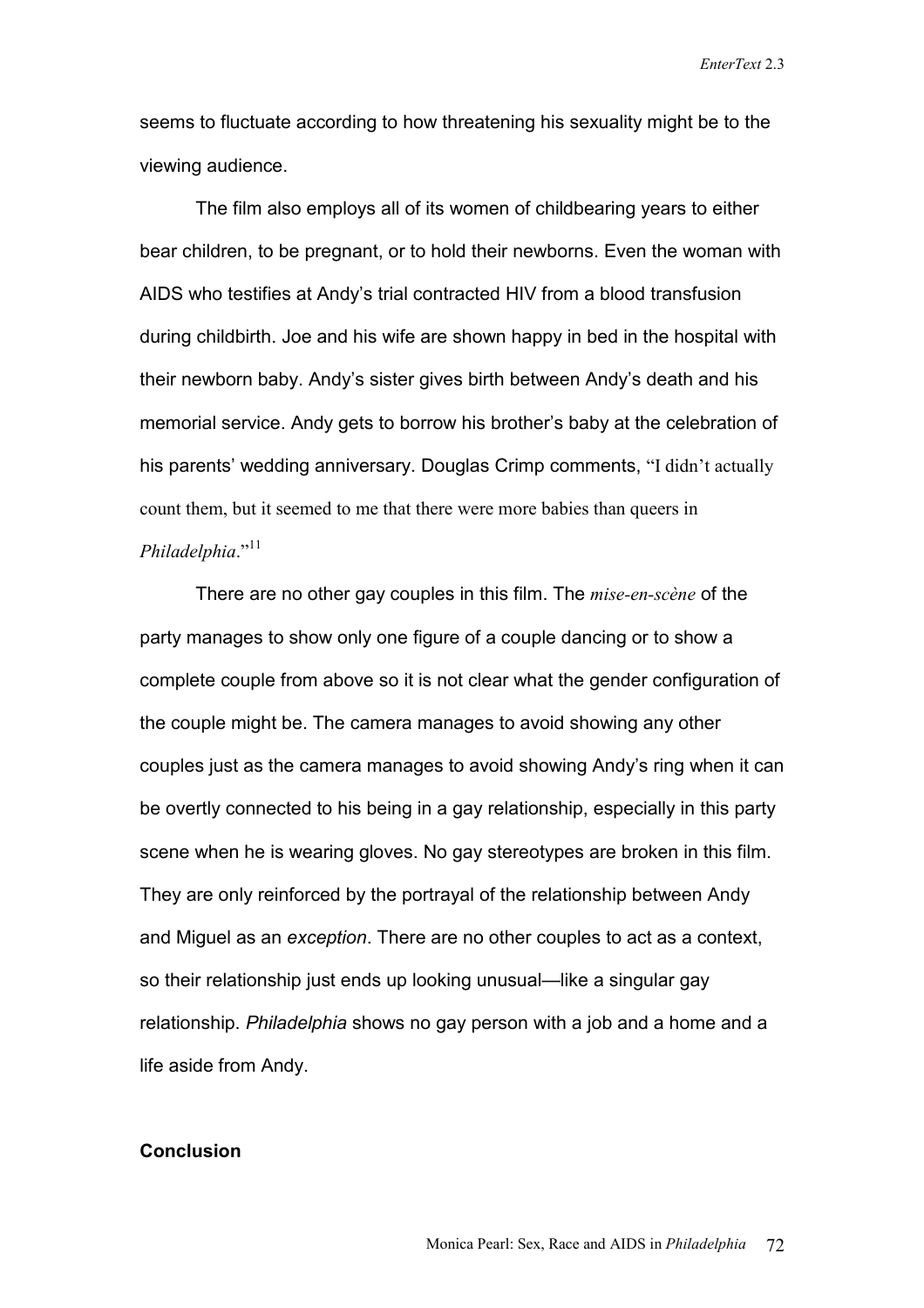As the first (and arguably the only) mainstream film about AIDS, *Philadelphia* does little to change public misconceptions and prejudices about AIDS and about gay men. However, I would like to close by suggesting that even a movie at its most convincing would not effectively change the sentiments of its viewing audience.

 The movies, even polemical movies, do not change people's minds, at least not in the way their creators might intend them to and not in the way we expect or hope them to. Rather, films reflect change as it has already transpired in the public imagination. Films give us what we are ready for. Films reflect the changes in thought and opinion already in progress in society and further reinscribe the thoughts and feelings—the sentiments—of a society. In fact, they do more, by so inscribing, to create stasis, for things to stay the same, than to change things. Gabriele Griffin comments that *Philadelphia* achieved mainstream status "in part by articulating a moral economy which is fundamentally conservative and, indeed, homophobic."<sup>12</sup> Films resolve the dilemmas created by their narratives, but hardly the perplexities of life that are recapitulated in the films. The peripatetic ghost gets into heaven, the lonely man gets married, the killer gets caught, the mystery solved, but we—the viewers—are still left with our mortal anxiety, our gender confusion, our terror of disease, our sexual identity crisis.

 When a pervasive public trauma upsets our fastidiously achieved (and delicately illusory) equilibrium about sex and death, pleasure and mortality, we must construct cultural paradigms of reassurance. *Philadelphia* is such a film, in which AIDS is featured but made palatable; Sarah Schulman is scathing in this regard when she writes that in mainstream representations of AIDS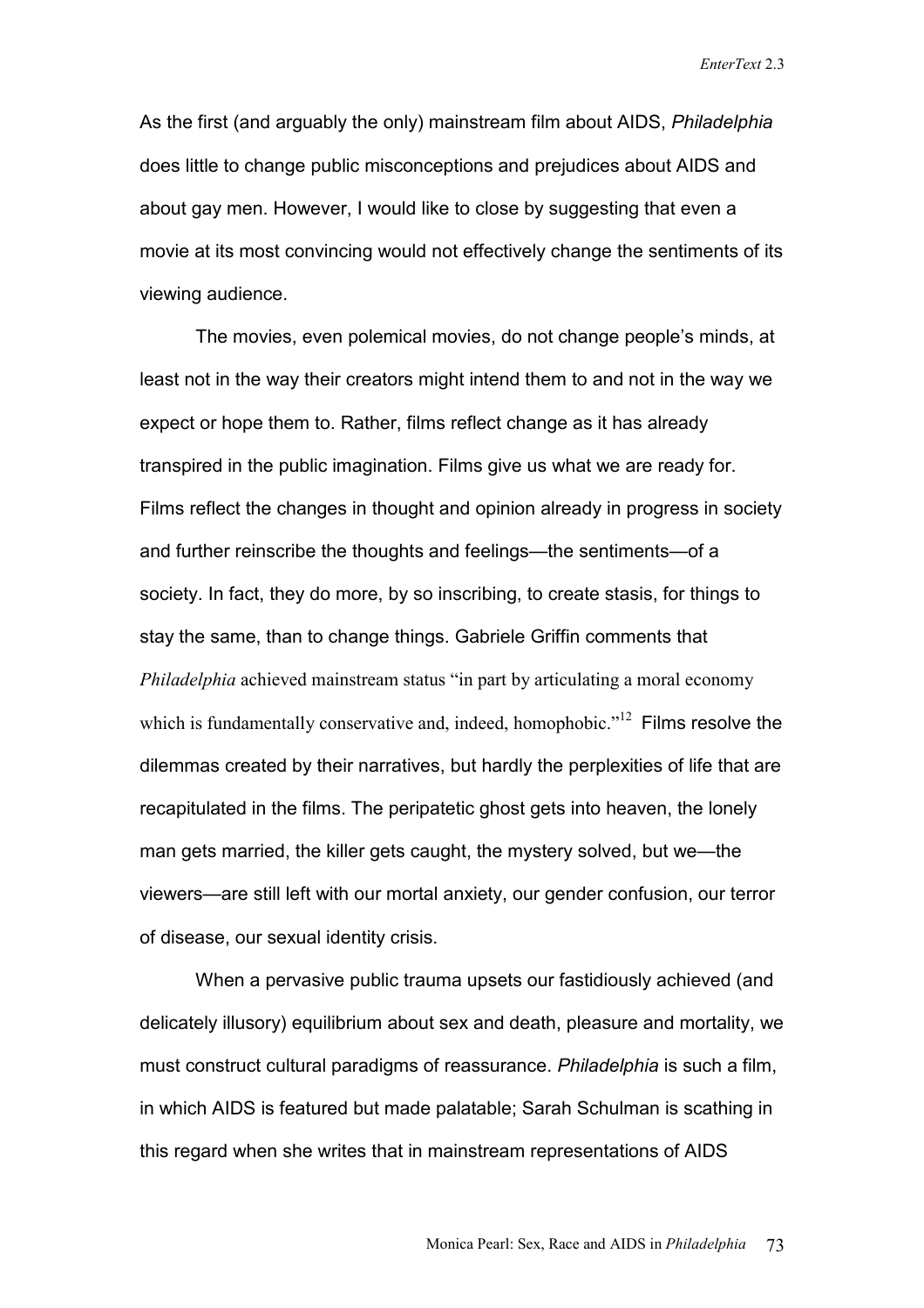"[v]iewers are protected from seeing people who are really sick, really angry, and really abandoned by the general public—the same public that the distributors feel dependent on for the film to make a profit."<sup>13</sup> Motion pictures—for their pure intentions to entertain and occasionally (and safely) to challenge less than tenaciously held conceptions within the public psyche, and because of their mass consumption (consumed not only through actual ticket sales and personal viewing, but also through widespread advertisements, trailers, and universal reviews)—are one of the primary vehicles for expressions and representations of societal, that is, collective, if personal, anxiety and for the formulaic and steady flow of reassurances. Mainstream movies are expressions of and passing antidotes to cultural and sociological trauma. Hollywood offers us an unfailing prescription of palliatives: love conquers evil (or quells it) or we learn that there are far worse problems and they have to do with other people, people who are in no way like us.

 Pity can be a great antidote to cultural anxiety. Feeling sorry for someone else (which often translates as feeling relieved for yourself) is antithetical to feeling sorry for or afraid for yourself. However didactic a film may be—and however successfully the music swells to evoke sympathy and pity—no long-lasting shifts in political or cultural beliefs are wrought as long as the viewer continues to believe the trauma is happening—and can only happen—to someone else. Nothing in film will actually relieve anxiety. Melodrama is only ever entertainment; it does not function as motivation toward greater civil consciousness much less revolutionary fervour, and it is working most effectively as entertainment, and least as political provocation, when you cannot stop crying.